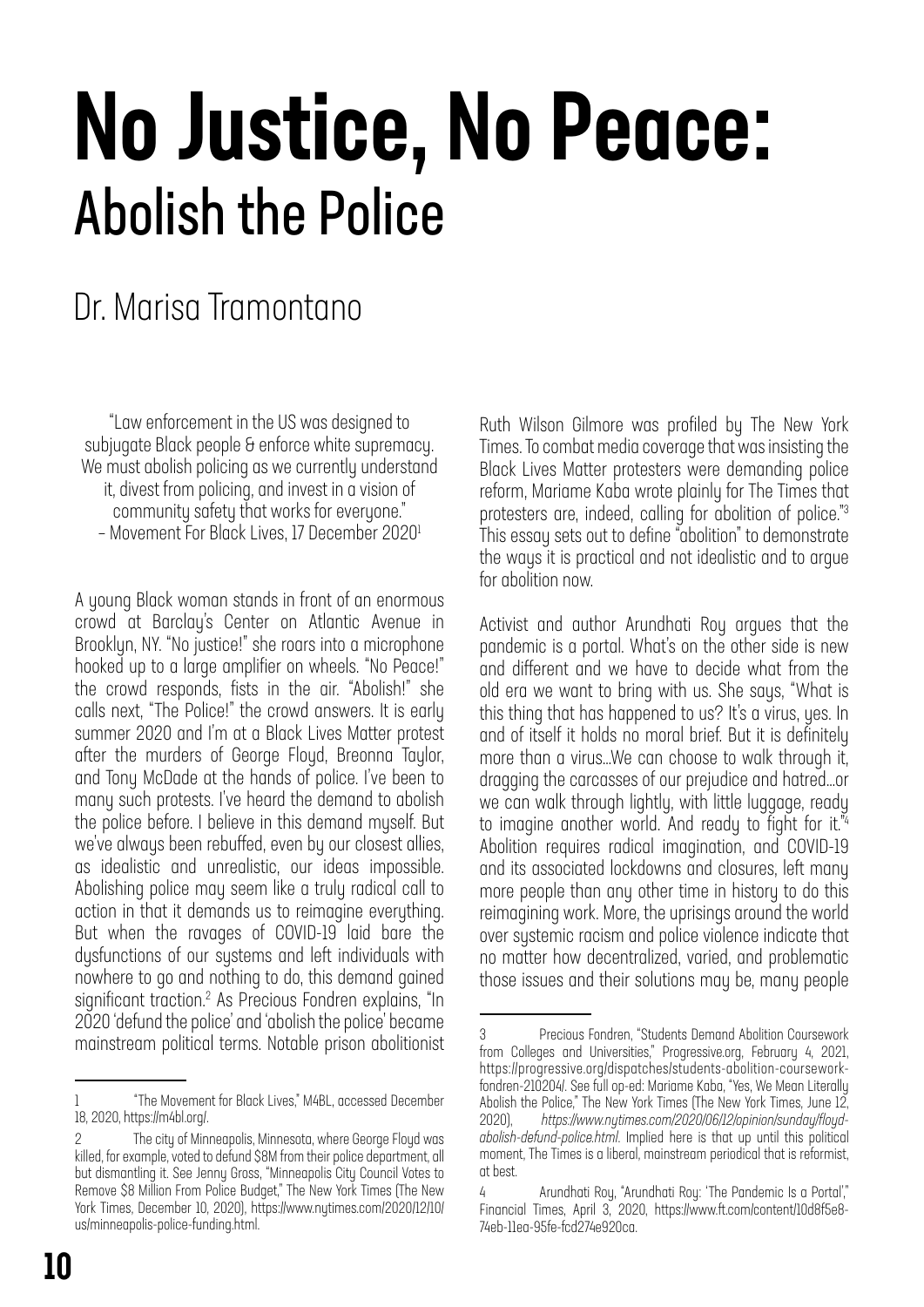do not want to carry them into the post-COVID era.

The coronavirus pandemic, then, has had a significant impact on the discourses surrounding the defunding and abolishing of the police. As explained by abolitionist Angela Y. Davis, "the conjuncture created by the COVID-19 pandemic and the recognition of the systemic racism…has been rendered visible under these conditions because of the disproportionate deaths in Black and Latinx communities."5 In other words, folks were radicalized not bu the murder of George Floud. but the murder of George Floyd and others in the midst of the deeply racialized pandemic already ravaging communities of colour in the US.6 Ruth Wilson Gilmore adds, the pandemic "unsettle[d] all of the uneasy relations between and among people who experience abandonment and those whose job it is to control the effects of that abandonment,"<sup>7</sup> highlighting the ways in which rupture and want enhanced calls to abolish the police.<sup>8</sup>

would allow for the dismantling of prisons, policing, and surveillance, and the creation of new institutions that actually work to keep us safe and are not fundamentally oppressive."9

Let's parse that a bit.

It's long term. No one is suggesting we close police stations until we have the institutions in place to create community health and safety in ways that do not include police. The emphasis on community care would, according to abolitionists, radically reduce "crime" because needs would be met and behaviors currently classified as crimes to police communities of colour would not be. They want to build a society where we don't investigate and restrain one another as a first or last resort.

Moreover, as Ruth Wilson Gilmore reminds us, there's been a shift in recent years where more and more

## All of this is to say that abolition is not merely the elimination of something, but rather, the founding of a new society.

#### WHAT IS ABOLITION?

Mariame Kaba defines abolition as "a long-term project and a practice around creating the conditions that social roles are performed by police, like attending to mental health crises, and more and more institutions model police functions, like children and family administrations. In other words, more and more institutions are deputized to bring in cops during conflict, meanwhile the cops are taking over more and more duties previously left to other agencies. On one hand, the Department of Education having a SWAT Team evidences the above. On the other hand, it is only 10 years old, so rolling back that turn is not as radical as one might think.10

<sup>5 &</sup>quot;Uprising & Abolition: Angela Davis on Movement Building, 'Defund the Police' & Where We Go from Here," Democracy Now!, accessed December 18, 2020, https://www.democracynow. org/2020/6/12/angela\_davis\_historic\_moment.

<sup>6</sup> At the time of writing, for example, there are 6,819 COVID cases in the Bronx – made up predominantly of communities of colour – and only 4150 cases in affluent and predominantly white Manhattan. "Rates of COVID-19 cases in New York City as of January 24, 2021, by borough," *[https://www.statista.com/statistics/1109817/coronavirus](https://www.statista.com/statistics/1109817/coronavirus-cases-rates-by-borough-new-york-city/(accessed)[cases-rates-by-borough-new-york-city/\(accessed](https://www.statista.com/statistics/1109817/coronavirus-cases-rates-by-borough-new-york-city/(accessed)* January 24, 2021).

<sup>7</sup> Intercepted, "Intercepted Podcast: Ruth Wilson Gilmore on Abolition," The Intercept, June 10, 2020, *[https://theintercept.](https://theintercept.com/2020/06/10/ruth-wilson-gilmore-makes-the-case-for-abolition/) [com/2020/06/10/ruth-wilson-gilmore-makes-the-case-for-abolition/](https://theintercept.com/2020/06/10/ruth-wilson-gilmore-makes-the-case-for-abolition/)*.

<sup>8</sup> Mariame Kaba, "Yes, We Mean Literally Abolish the Police," The New York Times (The New York Times, June 12, 2020), https://www. nytimes.com/2020/06/12/opinion/sunday/floyd-abolish-defund-police. html.

<sup>9</sup> Intercepted, "Intercepted Podcast: There's Something About Jared with Mariame Kaba," The Intercept, May 31, 2017, *[https://](https://theintercept.com/2017/05/31/intercepted-podcast-theres-something-about-jared/) [theintercept.com/2017/05/31/intercepted-podcast-theres-something](https://theintercept.com/2017/05/31/intercepted-podcast-theres-something-about-jared/)[about-jared/](https://theintercept.com/2017/05/31/intercepted-podcast-theres-something-about-jared/)*, emphasis mine.

<sup>10</sup> Intercepted, "Intercepted Podcast: Ruth Wilson Gilmore on Abolition," The Intercept, June 10, 2020, https://theintercept. com/2020/06/10/ruth-wilson-gilmore-makes-the-case-for-abolition/.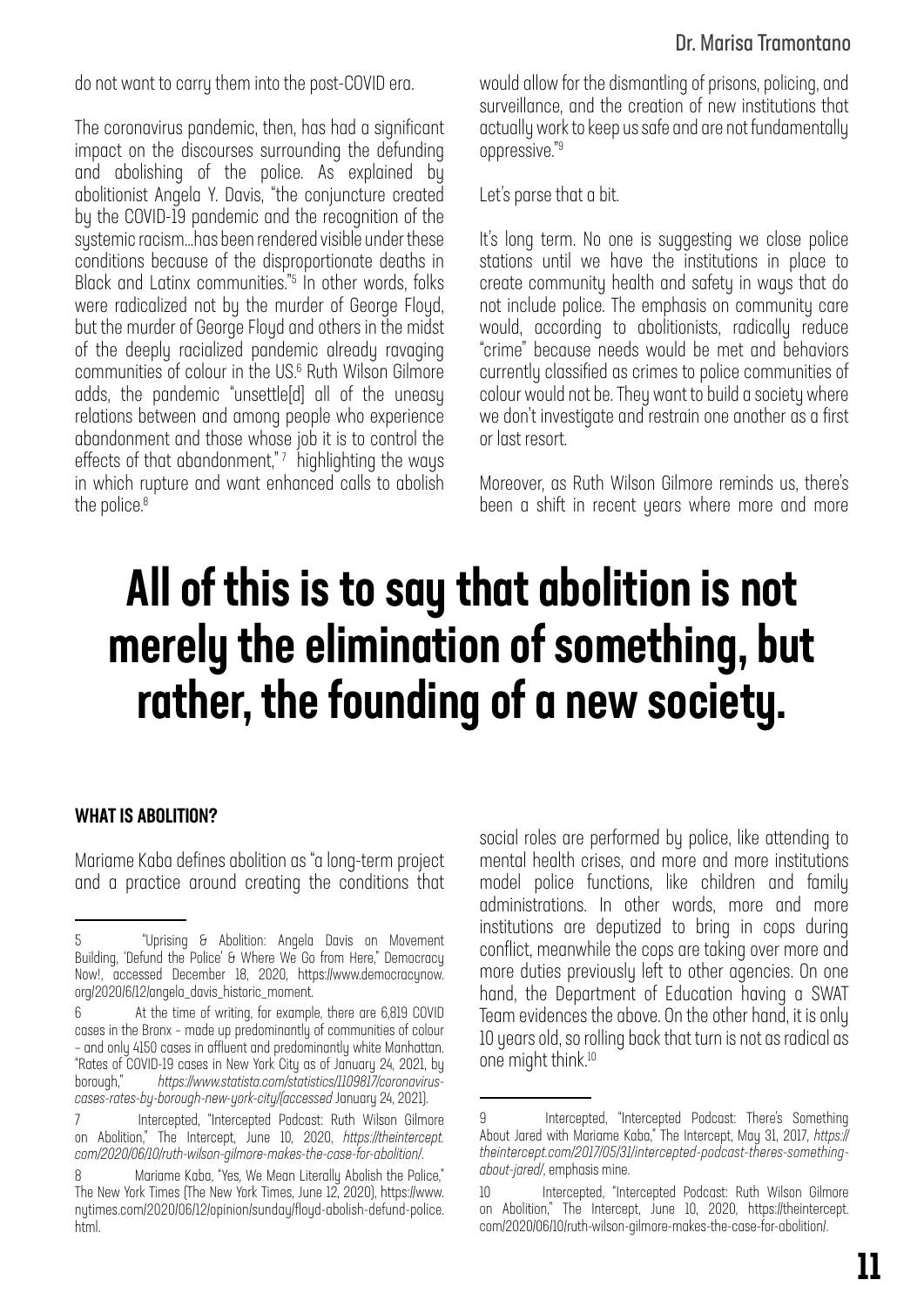#### No Justice, No Peace: Abolish the Police

It's a project and it's a practice, which requires continual action. Each time a small community leads a restorative justice circle,<sup>11</sup> each time a communitybased organization nonviolently fills a role usually occupied by police, each time someone uses an alternative to calling 9-1-1, and each time communities come together to work on mutual aid and decentralized care, it is a step towards abolition. So, it's a project and a practice that creates the conditions that would allow for the dismantling of all settler colonial enforcers of surveillance and immigration law, policing, and prisons one action at a time.<sup>12</sup>

And finally, new institutions that actually keep us safe and are not fundamentally oppressive can be seen in two ways. Looking to the past, it is essential to recognize that early American police evolved from slave catchers and militias organized to commit acts of violence against Native Americans as a way to "keep peace" in North America.<sup>13</sup> This history leads abolitionists to conclude that policing is a fundamentally racist institution no matter how many "good" individuals may join this institution hoping to make change from the inside. "[P]olicing in America," as Malaika Jabali writes for The Guardian, "cannot be reformed because it is designed for violence. The oppression is a feature, not a bug."<sup>14</sup> Angela Davis elaborates that mass incarceration is a mutation of the same cultural ideas that enabled the institutions of chattel slavery, lynching, and legalized segregation, which have all since been formally abolished.<sup>15</sup> The abolition of prisons and police has the capacity to end this deeply entrenched historical pattern. Conversely, looking to the future, abolitionists imagine institutions that actually keep us safe, such as a city hotline to access unarmed, but highly trained mental health professionals for issues such as homelessness, mental

health crises, and intimate partner conflict; a traffic service that watches out for and changes brake lights, taillights, and other mechanical infractions that have led to deadly traffic stops when an armed police officer is responsible for this social function; and/or institutions of community care such as mutual aid organizations so hungry people don't turn to "crime" to eat.

All of this is to say that abolition is not merely the elimination of something, but rather, the founding of a new society. Abolition is not the immediate tearing down of walls, it's a slow and meticulous process. It attends to direct, structural, and cultural violence.<sup>16</sup> It works towards positive peace.<sup>17</sup>

The key to understanding this argument is "investdivest." What abolishing the police really means is reallocating resources away from reactionary, fundamentally oppressive, violent institutions and investing in preventative social institutions like education, healthcare, community support, and the like. For example, staggeringly, one set of police riot gear could provide 31 nurses with needed Personal Protective Equipment during COVID<sup>18</sup> It's not that unimaginable to spend money on people instead of violence. But it is a tool of hegemony to label some things impossible.<sup>19</sup> As Mariame Kaba puts it, "As a society, we have been so indoctrinated with the idea that we solve problems by policing and caging people that many cannot imagine anything other than prisons and the police as solutions to violence and harm."<sup>20</sup> In

<sup>11</sup> Centre for Justice and Reconciliation, "What Is Restorative Justice?" 2020, http://restorativejustice.org/restorative-justice/aboutrestorative-justice/tutorial-intro-to-restorative-justice/lesson-1-what-isrestorative-justice/

<sup>12</sup> American abolitionists link "protection" of settler colonial borders through immigration law and domestic surveillance to prisons and policing as one fundamentally oppressive system that cannot be reformed.

<sup>13</sup> Matthew Frye Jacobson, Whiteness of a Different Colour, (Cambrdge: Harvard, 1999).

Jabali, Malaika, "If you're surprised by how the police are acting, you don't understand US history," The Guardian, June 5, 2020, https://www.theguardian.com/commentisfree/2020/jun/05/police-ushistory-reform-violence-oppression

<sup>15</sup> Angela Y. Davis, Are Prisons Obsolete? (New York, NY: Seven Stories Press, 2010).

<sup>16</sup> Direct violence can be traced to an individual perpetrator. Structural violence refers to violence built into structures and institutions. Cultural violence is the work to normalize and justify direct and structural violence. See Collaborative Social Change, "What We Do," link

<sup>17</sup> Positive peace is more than an absence of violence, it's an absence of violence because of the presence of just structures, institutions, and cultures. More, positive peace moves past the absence of violence to also include collaboration for collective advancement or development. See Baljit Singh Grewal, Johan Galtung: Positive and negative peace, 2003, http://www.activeforpeace.org/no/fred/Positive\_ Negative\_Peace.pdf

<sup>18</sup> Marisa Casciano, "One Police Officer's Riot Gear Could've Bought PPE for 31 Nurses," InStyle, June 5, 2020, https://www.instyle. com/news/major-cities-spend-millions-more-on-riot-gear-for-policethan-on-ppe-for-frontline-workers.

<sup>19</sup> Hegemony refers to the dominant culture that reinforces ideologies that justify the current hierarchies, norms, and inequalities in society. It refers to a ruling class' ideological and cultural control over the masses. It is a system that is largely consented to. But abolitionists are counterhegemonic agents in that they can imagine beyond the normalization of police that the hegemony puts forth across entertainment and news media.

<sup>20</sup> Mariame Kaba, "Yes, We Mean Literally Abolish the Police," The New York Times (The New York Times, June 12, 2020), https://www.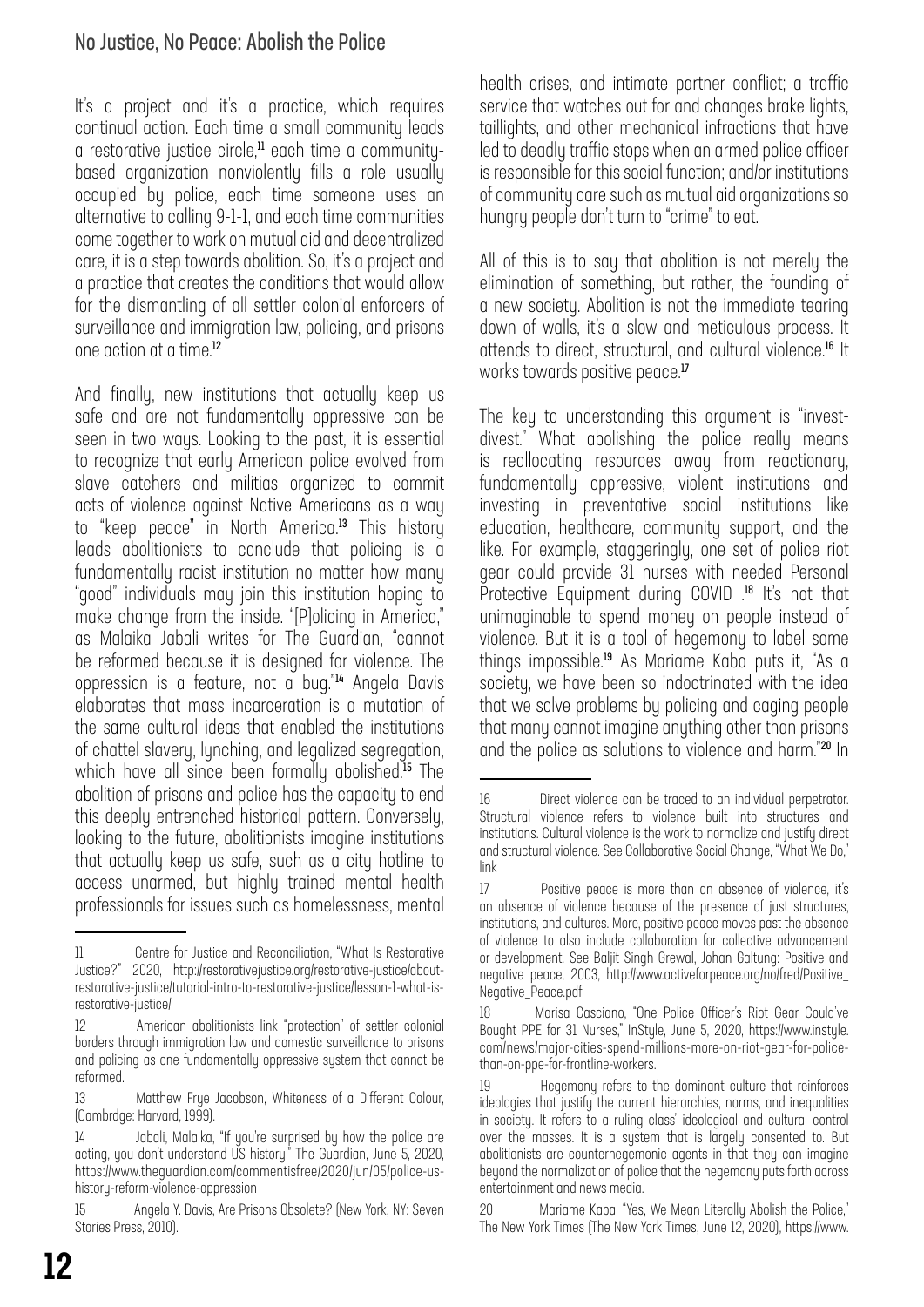other words, it keeps the status quo protected to say an idea is fundamentally flawed and unimplementable. It's the hegemony's silencing and discrediting that categorizes the abolition of police as impossible, not the work it would actually take to build communities rooted in transformative justice practices instead of punitive ones.

#### ABOLITION NOW!

Why is abolition considered such a radical notion? Angela Davis explains that at one time the abolition of chattel slavery was a completely radical idea, one that the global economy simply could not sustain nor imagine. While modern forms of slavery persist, after several generations of consistent effort, abolitionists then were able to eradicate enslavement as an institutionalized and legal widespread practice. Abolition was possible then and it is possible now, we just have to fight the powerful hegemonic framing that dictates that police are a permanent, necessary, universal feature of society.<sup>21</sup>

US Congresswoman Alexandria Ocasio-Cortez (AOC) was asked, "What does an America with defunded police look like to you?" She posted on Instagram in response:

The good news is that it actually doesn't take a ton of imagination.

It looks like a suburb. Affluent white communities already live in a world where they choose to fund youth, health, housing etc more than they fund police. These communities have lower crime rates not because they have more police, but bc they have more resources to support healthy society in a way that reduces crime.

When a teenager or preteen does something harmful in a suburb (I say teen bc this is often where lifelong carceral cycles begin for Black and Brown communities), White communities bend over backwards to find alternatives to incarceration for their loved ones to "protect their future," like community service or rehab or restorative measures. Why don't we treat Black and Brown people the same way? Why doesn't the criminal system care about Black

teens' futures the way they care for White teens' futures? Why doesn't the news use Black people's graduation or family photos in stories the way they do when they cover White people (eg Brock Turner) who commit harmful crimes? Affluent White suburbs also design their own lives so that they walk through the world without having much interruption or interaction with police at all aside from community events and speeding tickets (and many of these communities try to reduce those, too!)

Just starting THERE would be a dramatically and radically different world than what we are experiencing now.

To be sure, critiques abound, such as "…the affluent, white suburb is no model for abolition. To imagine it as such is to construct the suburb as an idyllic space in which white people make good political choices rather than to identify it as part of the design of racial capitalism and carcerality abolitionists seek to confront."<sup>22</sup> That is true and AOC is making a different point. She's saying there is something that looks a lot more like positive peace in America's suburbs than urban centres. She's saying there is structural violence in urban centres committed by white people and institutions against people of colour that doesn't exist against affluent white people in the suburbs. She's saying that in terms of the investdivest strategy popular among abolitionists, suburbs look more like an abolitionist future, where there are few cops, community serves most social roles, folks prevent kids from getting caught up in the criminal system, schools are funded, health care is accessible to most, etc. She's saying crimes are most often needs-based and in reaction to structural violence and overpolicing.

So what if the Movement for Black Lives' demands were met? What if these suburban conditions were available to all and all of these functioning social systems operated everywhere, particularly in marginalized, lowincome communities? What if positive peace was so stable police officers were barely or no longer needed? Think outside the box drawn for you by the hegemony. Mariame Kaba reminds, "a big part of the abolitionist project…is unleashing people's imaginations while getting concrete—so that we have to imagine while we build, always both."<sup>23</sup> Let's get to work.

nytimes.com/2020/06/12/opinion/sunday/floyd-abolish-defund-police. html.

<sup>21</sup> Angela Y. Davis, Are Prisons Obsolete? (New York, NY: Seven Stories Press, 2010).

<sup>22</sup> Tamara K. Nopper, "Abolition Is Not a Suburb," The New Inquiry, July 17, 2020, https://thenewinquiry.com/abolition-is-not-asuburb/.

<sup>23</sup> Mariame Kaba Organizer et al., "Towards the Horizon of Abolition: A Conversation with Mariame Kaba," TheNextSystem.org,